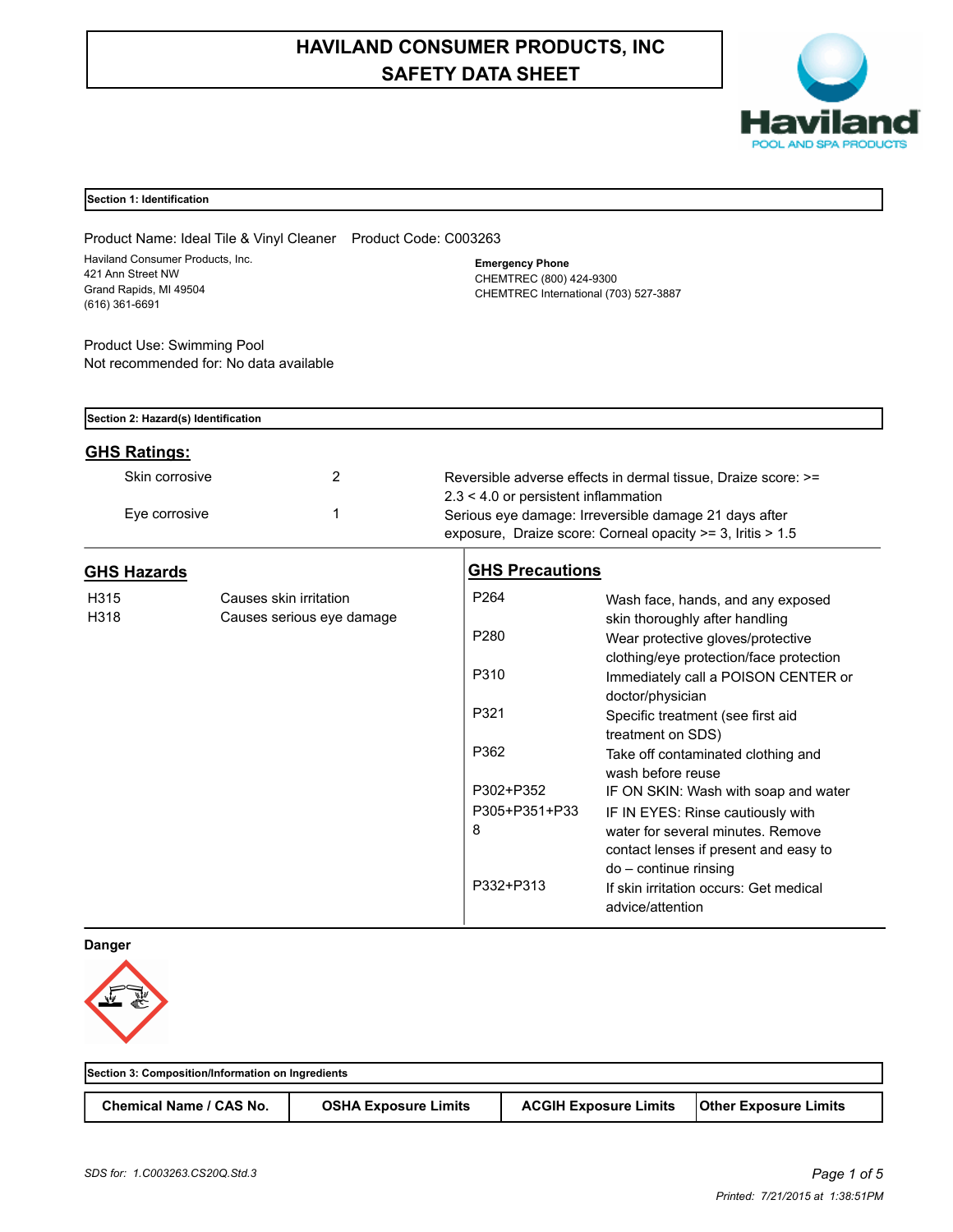| Trade Secret<br>1 to 5% |  |  |
|-------------------------|--|--|
| Trade Secret<br>1 to 5% |  |  |
| Trade Secret<br>1 to 5% |  |  |

# **Section 4: First-aid Measures**

#### **Inhalation**

Fresh air should alleviate any respiratory discomfort. If breathing difficulties develop or persist, get medical attention.

## **Eye Contact**

Immediately flush eyes with water. Flush eyes with water for a minimum of 15 minutes, occasionally lifting and lowering upper lids. Get medical attention promptly.

## **Skin Contact**

Remove contaminated clothing. Wash skin with soap and water. Get medical attention if irritation occurs. Wash clothing separately and clean shoes before reuse

## **Ingestion**

If swallowed, do NOT induce vomiting. Give victim a glass of water. Call a physician or poison control center immediately. Never give anything by mouth to an unconscious person.

| <b>Section 5: Fire-fighting Measures</b> |  |  |
|------------------------------------------|--|--|
|                                          |  |  |

LEL: UEL:

## **Extinguishing Media**

Use media suitable for the surrounding fires.

## **Specific Hazards Arising from the Chemical**

Reacts with most metals, especially when dilute: Hydrogen gas release (Extremely flammable, explosive).

## **Special Protective Equipment and Precautions for Firefighters**

**Special Information**: As in any fire, wear self-contained breathing apparatus pressure-demand (MSHA/NIOSH approved or equivalent) and full protective gear.

#### **Section 6: Accidental Release Measures**

## **Spill and Leak Procedures**

Add non-reactive dry, absorbent such as diatomaceous earth . Shovel or sweep up and place in an approved DOT container and seal. Flush contaminated area and neutralize with dilute acid.

## **Section 7: Handling and Storage**

#### **Handling Procedures**

Use with adequate ventilation. Avoid breathing dusts, mists, and vapors. Do not get in eyes, on skin, or on clothing. Wear eye protection and protective clothing. Wash thoroughly after handling.

## **Storage Requirements**

Keep container closed. Store in a cool, dry place. Keep from freezing.

**Section 8: Exposure Control/Personal Protection**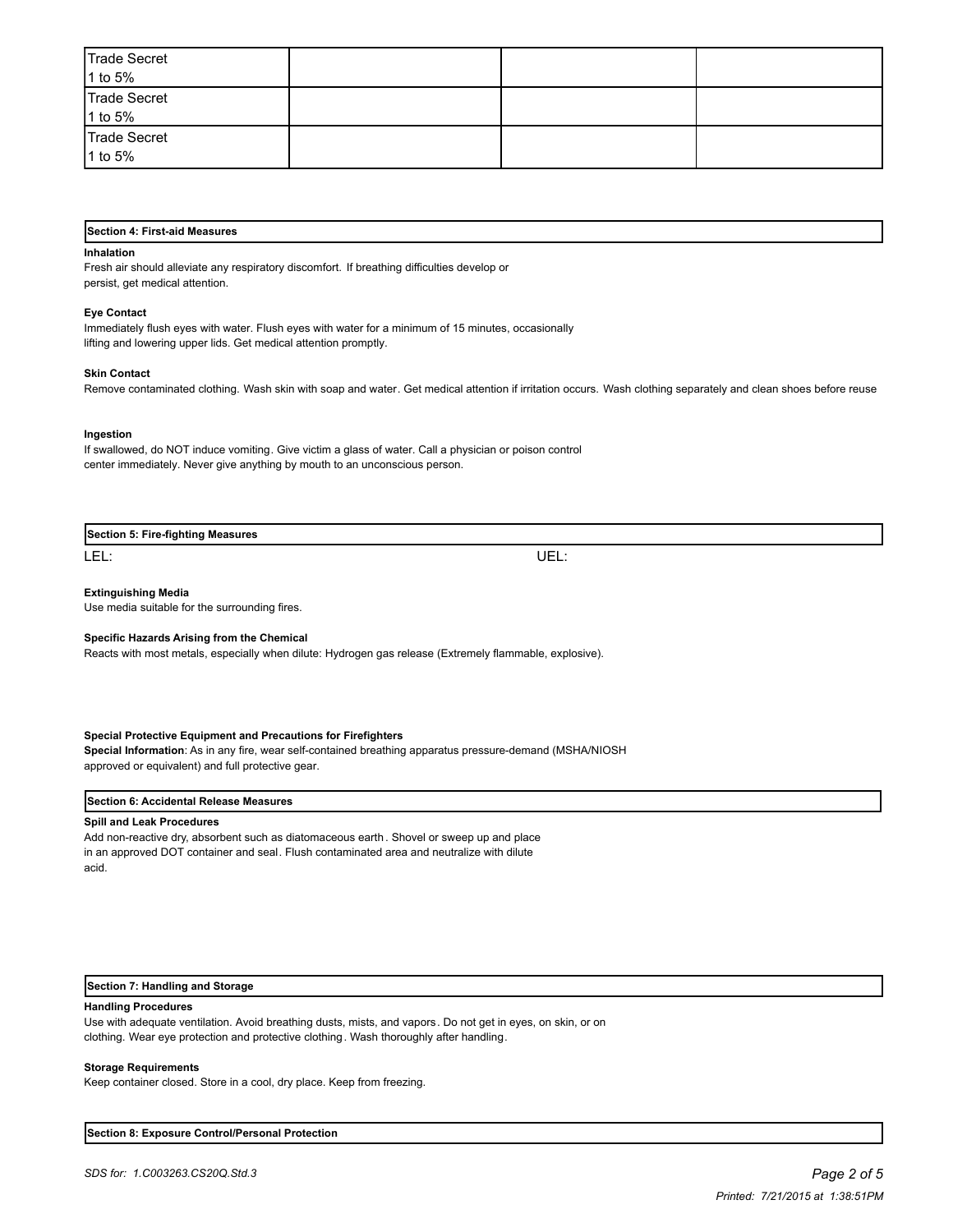| Chemical Name / CAS No. | <b>OSHA Exposure Limits</b> | <b>ACGIH Exposure Limits</b> | <b>Other Exposure Limits</b> |
|-------------------------|-----------------------------|------------------------------|------------------------------|
| l Trade Secret          |                             |                              |                              |
| IN/A                    |                             |                              |                              |
| <b>Trade Secret</b>     |                             |                              |                              |
| IN/A                    |                             |                              |                              |
| Trade Secret            |                             |                              |                              |
| IN/A                    |                             |                              |                              |

**ENGINEERING CONTROLS:** Ventilation should effectively remove and prevent buildup of any vapor or mist generated from the handling of this product .

**RESPIRATORY PROTECTION:** A respiratory protection program that meets OSHA 1910.134 and ANSI Z88.2 requirements must be followed whenever workplace conditions warrant the use of a respirator.

**SKIN PROTECTION:** Wear impervious protective gloves. Wear protective gear as needed - apron, suit, boots.

**EYE PROTECTION:** Wear safety glasses with side shields (or goggles) and a face shield .

**OTHER PROTECTIVE EQUIPMENT**: Facilities storing or utilizing this material should be equipped with an eyewash facility and a safety shower.

**HYGENIC PRACTICES:** Do not eat, drink, or smoke in areas where this material is used. Avoid breathing vapors. Remove contaminated clothing and wash before reuse. Wash thoroughly after handling. Wash hands before eating.

## **Section 9: Physical and Chemical Properties**

**Explosive Limits: Unknown <b>Specific Gravity** 1.03 **Autoignition temperature:** Unknown **Decomposition temperature:** Unknown

**Appearance:** Clear red liquid **Clear Clear of Clear Appearance:** Clear red liquid **Clear Clear Appearance:** Odor: Detergent odor **Vapor Pressure:** Approx. 17 **Odor threshold:** Unknown **Vapor Density:** Unknown **pH:** 12.85 (as is) **Density:** Unknown **Melting point: Unknown Freezing point:** Approx. 30°F <br> **Solubility:** Complete **Boiling range:** Approx. 212°F **Flash point:** Unknown **Evaporation rate:** Unknown **Flammability:** Unknown **Viscosity:** Unknown **Grams VOC less water:** Unknown

**Section 10: Stability and Reactivity** 

# **Chemical Stability:**

# **STABLE**

# **Incompatibile Materials**

Avoid contact with reducing agents Acids, oxidizers, metals .

**Conditions to Avoid** None known.

## **Hazardous Decomposition Products**

Upon decomposition, this product emits carbon monoxide, carbon dioxide, oxides of sulfur, and/or low molecular weight hydrocarbons. Hydrogen.

## **Hazardous Polymerization**

Hazardous polymerization will not occur.

**Section 11: Toxicology Information**

# **Mixture Toxicity**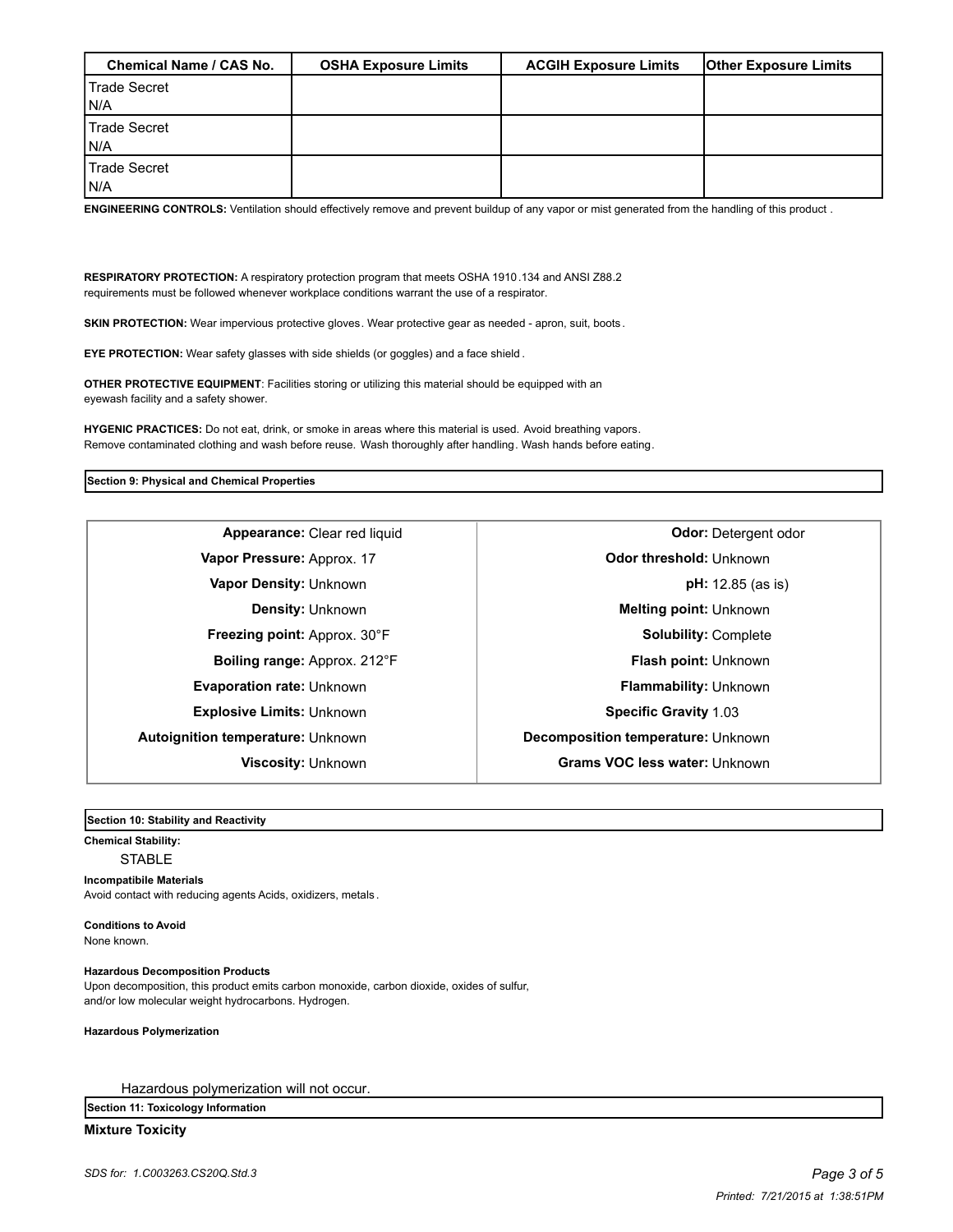# **Routes of Entry:**

Inhalation Ingestion Skin contact Eye contact

# **Target Organs**

# **Effects of Overexposure**

Corrosive to all body tissues with which it comes in contact. Inhalation of spray or mist may result in various degrees of irritation or damage to the respiratory tract tissues.

# **GHS: CARCINOGENICITY:**

Not classified as a carcinogen per GHS criteria. This product is not classified as a carcinogen by NTP, IARC, or OSHA.

| Section 12: Ecological Information                  |                                                                                                           |  |  |
|-----------------------------------------------------|-----------------------------------------------------------------------------------------------------------|--|--|
| <b>Component Ecotoxicity</b><br><b>Trade Secret</b> | 96 Hr LC50 Brachydanio rerio: 210 mg/L [semi-static]; 96 Hr LC50 Brachydanio<br>rerio: 210 mg/L           |  |  |
| Section 13: Disposal Considerations                 |                                                                                                           |  |  |
|                                                     | Dispose of in accordance with local, state and federal regulations.                                       |  |  |
| Section 14: Transportation Informations             |                                                                                                           |  |  |
|                                                     | Refer to Bill of Lading or container label for DOT or other transportation hazard classification, if any. |  |  |
|                                                     |                                                                                                           |  |  |
| Section 15: Regulatory Information                  |                                                                                                           |  |  |
|                                                     |                                                                                                           |  |  |
|                                                     |                                                                                                           |  |  |

**Country Regulation All Components Listed**

**Section 16: Other Information**

Date Prepared: 7/21/2015

## **Disclaimer**

The information herein is believed to be correct, but does not claim to be all inclusive and should be used only as a guide. Neither the above named supplier nor any of its affiliates or subsidiaries assumes any liability whatsoever for the accuracy or completeness of the information contained herein. Final determination of suitability of any material is the sole responsibility of the user. All chemical reagents must be handled with the recognition that their chemical, physiological, toxicological, and hazardous properties have not been fully investigated or determined. All chemical reagents should be handled only by individuals who are familiar with their potential hazards and who have been fully trained in proper safety, laboratory, and chemical handling procedures . Although certain hazards are described herein, we can not guarantee that these are the only hazards which exist. Our SDS are based only on data available at the time of shipping and are subject to change without notice as new information is obtained. Avoid long storage periods since the product is subject to degradation with age and may become more dangerous or hazardous. It is the responsibility of the user to request updated SDS for products that are

Reviewer Revision